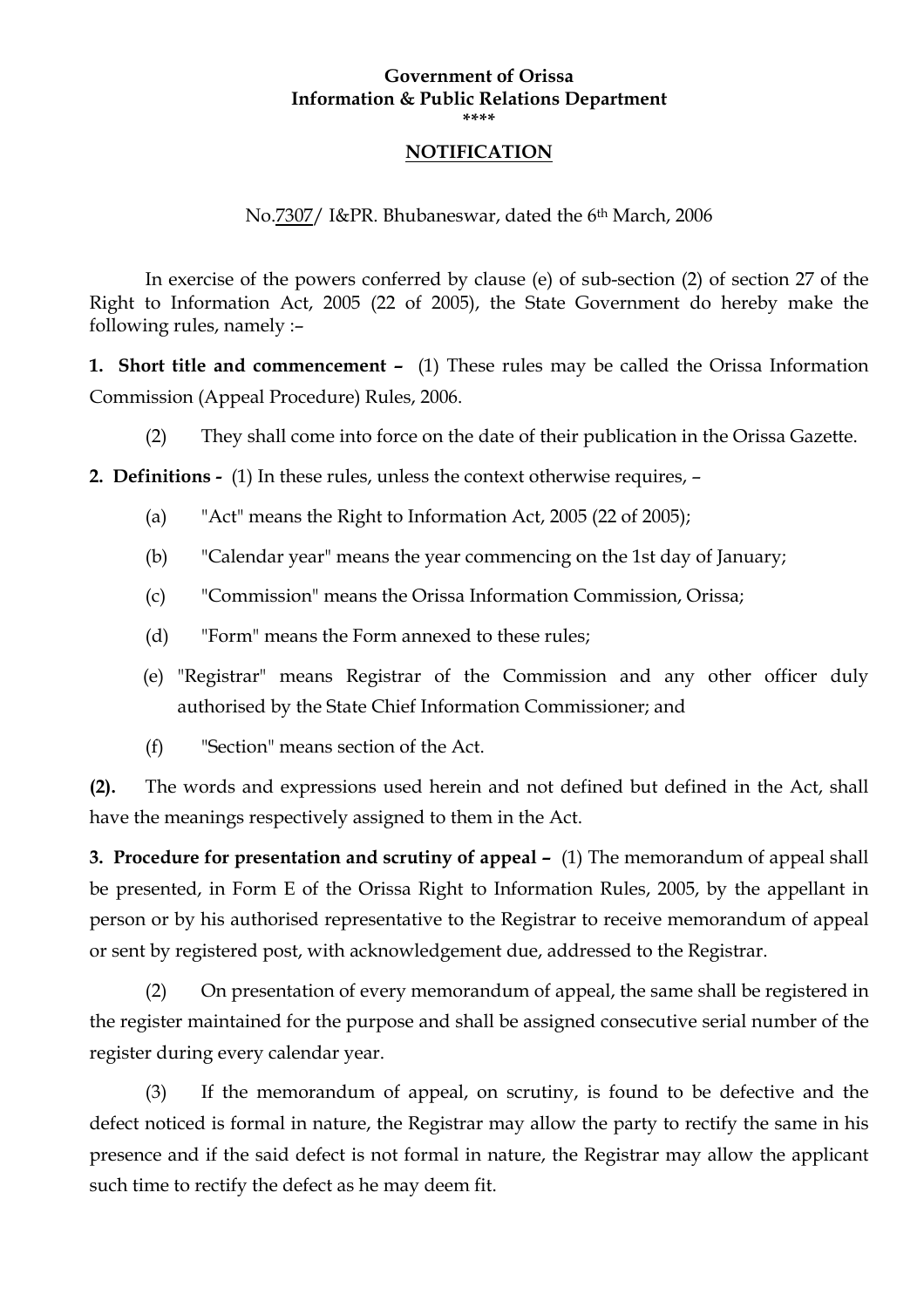(4) If the appellant fails to rectify the defect within the time allowed under sub-rule (3), the Registrar shall, immediately place the matter before the Commission for orders.

**4. Contents of appeal –** An appeal to the Commission shall contain the following informations, namely : –

- (i) name and address of the appellant;
- (ii) particulars of the Public Information Officer;
- (iii) date of receipt of the order appealed against;
- (iv) last date for filing the appeal;
- (v) particulars of information
	- (a) nature and subject matter of the information required;
	- (b) name of the officer or department to which the information relates.
- (vi) the grounds of appeal (details, if any, to be enclosed in separate sheet); and
- (vii) verification by the appellant.

**5. Documents to accompany appeal –** Every memorandum of appeal made to the Commission shall be accompanied by the following documents, namely :–

 (a) self-attested copies of the orders or documents against which the appeal is preferred;

- (b) copies of documents relied upon by the appellant and referred to in the appeal;
- (c) an index of the documents referred to in the appeal; and

 (d) self-addressed duly stamped envelop for intimation of defects in case the memorandum of appeal is sent by registered post.

**6. Procedure for presentation, and other matters relating to complaint –** (1) Every complaint made under sub-section (1) of section 18 containing following particulars shall be presented by the complainant in person or by his authorised representative to the Registrar to receive the complaint or sent by registered post, with acknowledgement due, addressed to the Registrar :–

- (a) the name and address of the complainant;
- (b) the name and address of the officer or officers against whom complaint is made;
- (c) the facts relating to complaint and when and where it arose;

 (d) document, if any, as are necessary to prove the allegation made in the complaint petition and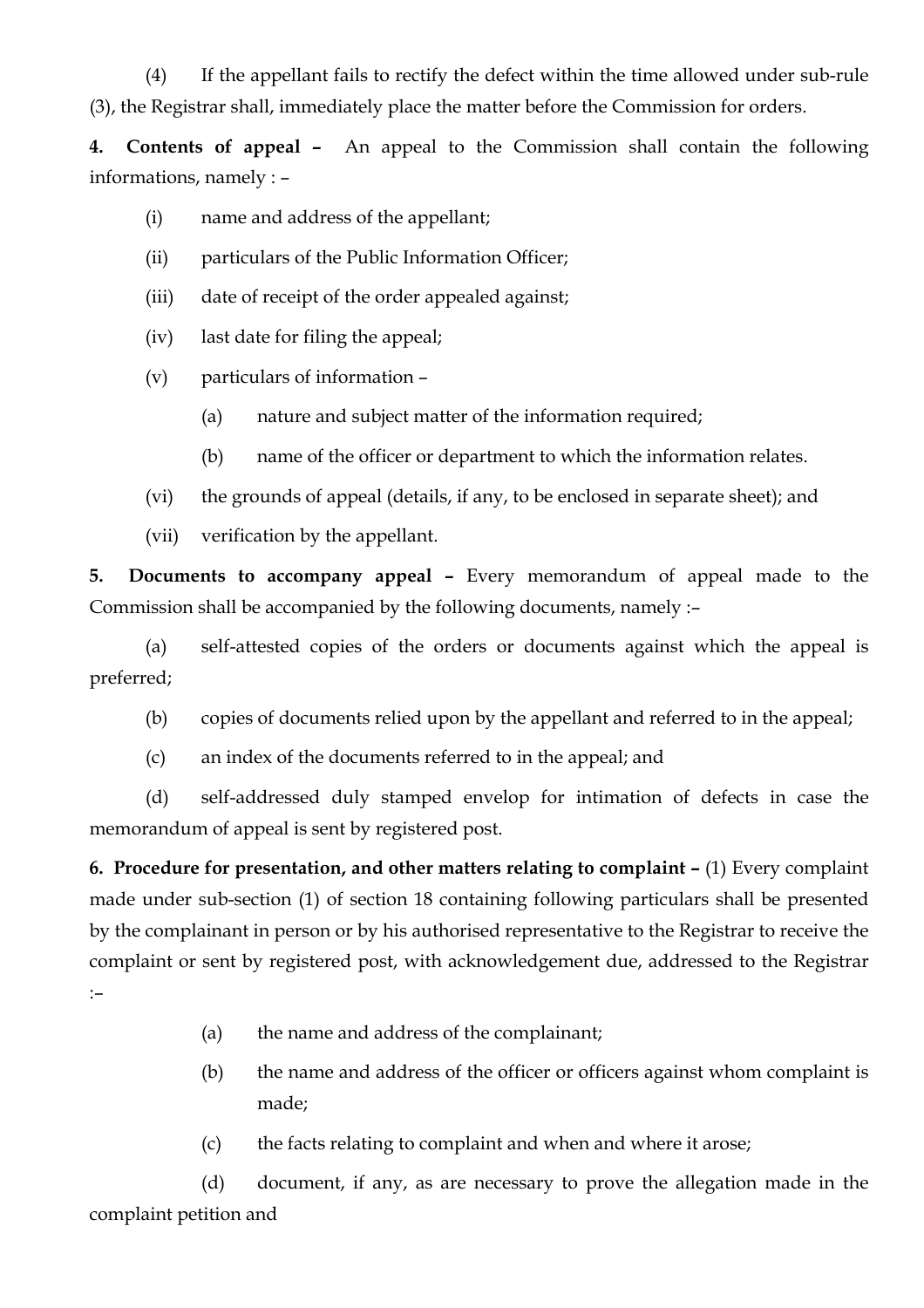(e) the relief sought for.

 (2) On presentation of every complaint the same shall be registered in the register separately maintained for the purpose and shall be assigned consecutive serial numbers of the register during every calendar year.

 (3) After the complaint is being duly registered, the Registrar shall immediately place the matter before the Commission for orders.

 (4) After the Commission is prima-facie satisfied that there are reasonable grounds to enquire into the matters, it may admit the complaint and direct for initiation of an enquiry in respect of such complaint:

 Provided that the Commission shall not reject the complaint unless a reasonable opportunity of being heard is given to the complainant.

**7. Procedure in deciding appeal or complaint** – (1) In deciding the appeal or complaint, as the case may be, Commission may –

 (a) take oral or written evidence on oath or affidavit from concerned or interested

person;

such

- (b) peruse or inspect documents, public records or copies thereof;
- (c) inquire through authorised officer further details of facts;
- (d) hear State Public Information Officer who decided the first appeal, or

person against whom the complaint is made, as the case may be;

- (e) hear third party; and
- (f) receive evidence on affidavits from State Public Information Officer, State Assistant Public Information Officer, such Senior Officer who decided the first appeal, such person against whom the complaint lies or the third party.

 (2) The officer appointed under clause (c) of sub-rule (1) (hereinafter referred to as authorised officer) shall be deemed to be a Commission within the meaning of Order XXVI of the Code of Civil Procedure, 1908 and subject to such directions and instructions as may be imposed by the Commission in the order of appointment shall have all such powers, as are exercisable by a Commission appointed under the said Code of Civil Procedure, for the purpose of inquiry.

 (3) The order of appointment of authorised officer shall be issued in Form A and shall contain the nature and subject of inquiry as may be specified therein.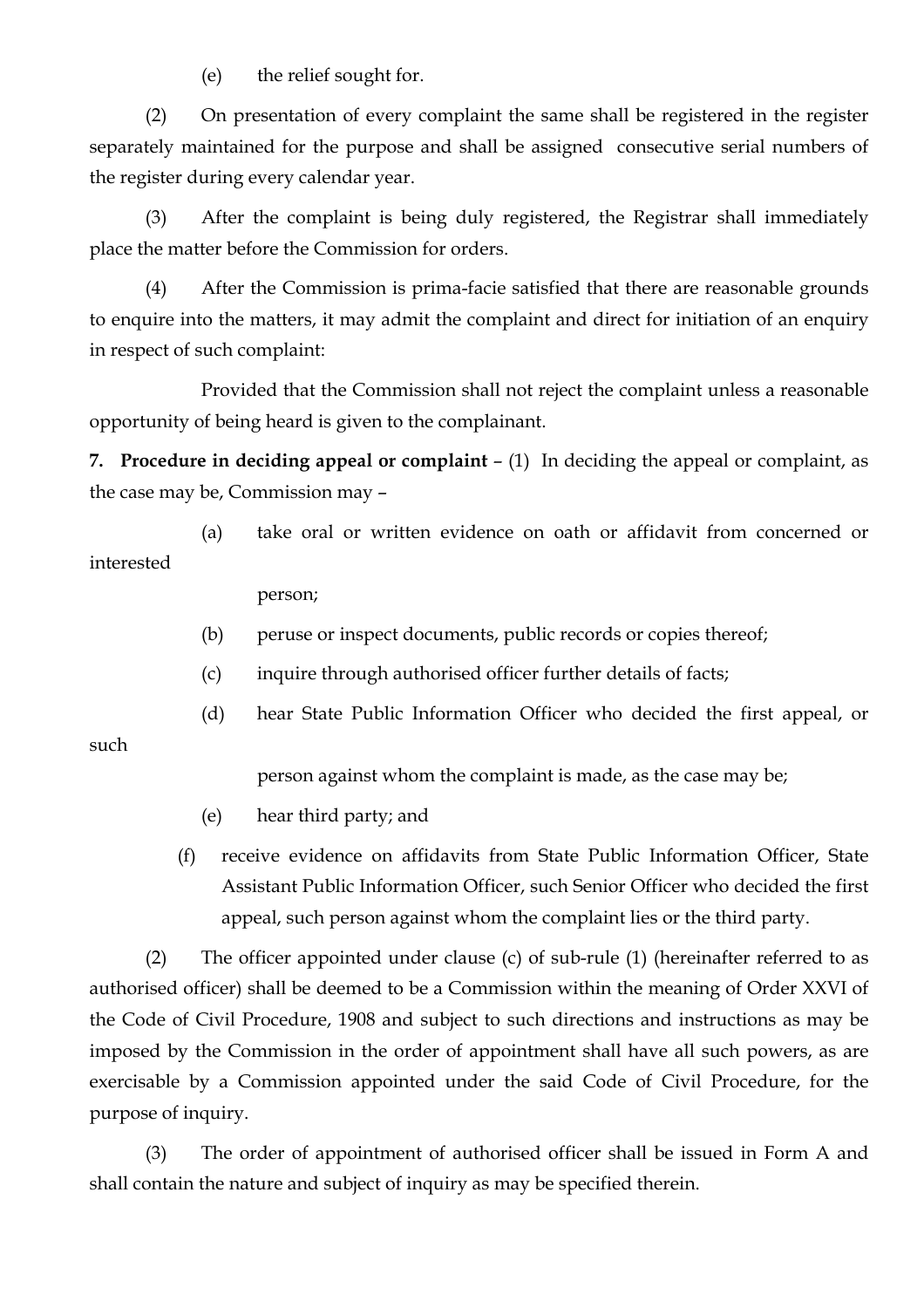(4) The authorised officer shall complete the inquiry as expeditiously as possible and submit his report to the Commission within such period as specified in the order of the Commission appointing the authorised officer :

 Provided that the Commission shall having regard to the provisions contained in subsection (6) of section 19 specify the period for submission of such report by the authorised officer.

**8. Service of notice by Commission** – Notice to be issued by the Commission may be served in any of the following modes, namely :–

- (a) service by the party itself;
- (b) by hand delivery (dasti) through Process Server; or person or otherwise through concerned Tahasildar;
- (c) by registered post with acknowledgement due;
- (d) by Speed post;
- (e) by such courier services as are approved by the Commission; or
- (f) through Head of Office or Department.

**9. Personal presence of the appellant or complainant** – (1) The appellant or the complainant, as the case may be, shall in every case be informed of the date of hearing in Form B at least seven clear days before that date.

 (2) The appellant or the complainant, as the case may be, may at his discretion at the time of hearing of the appeal or complaint by the Commission be present in person or through his duly authorised representative or may opt not to be present.

 (3) Where the Commission is satisfied that the circumstances exist due to which the appellant or complainant is being prevented from attending the hearing of the Commission, then the Commission may afford the appellant or the complainant as the case may be, another opportunity of being heard before a final decision is taken or take any other action as it may deem fit.

 (4) The appellant or the complainant, as the case may be, may seek the assistance of any person in the process of appeal or complaint while presenting his points and the person representing him may not be a legal practitioner.

 (5) The State Chief Information Commissioner may decide which appeal shall be heard and disposed of by him, or by the State Information Commissioner alone or by both jointly.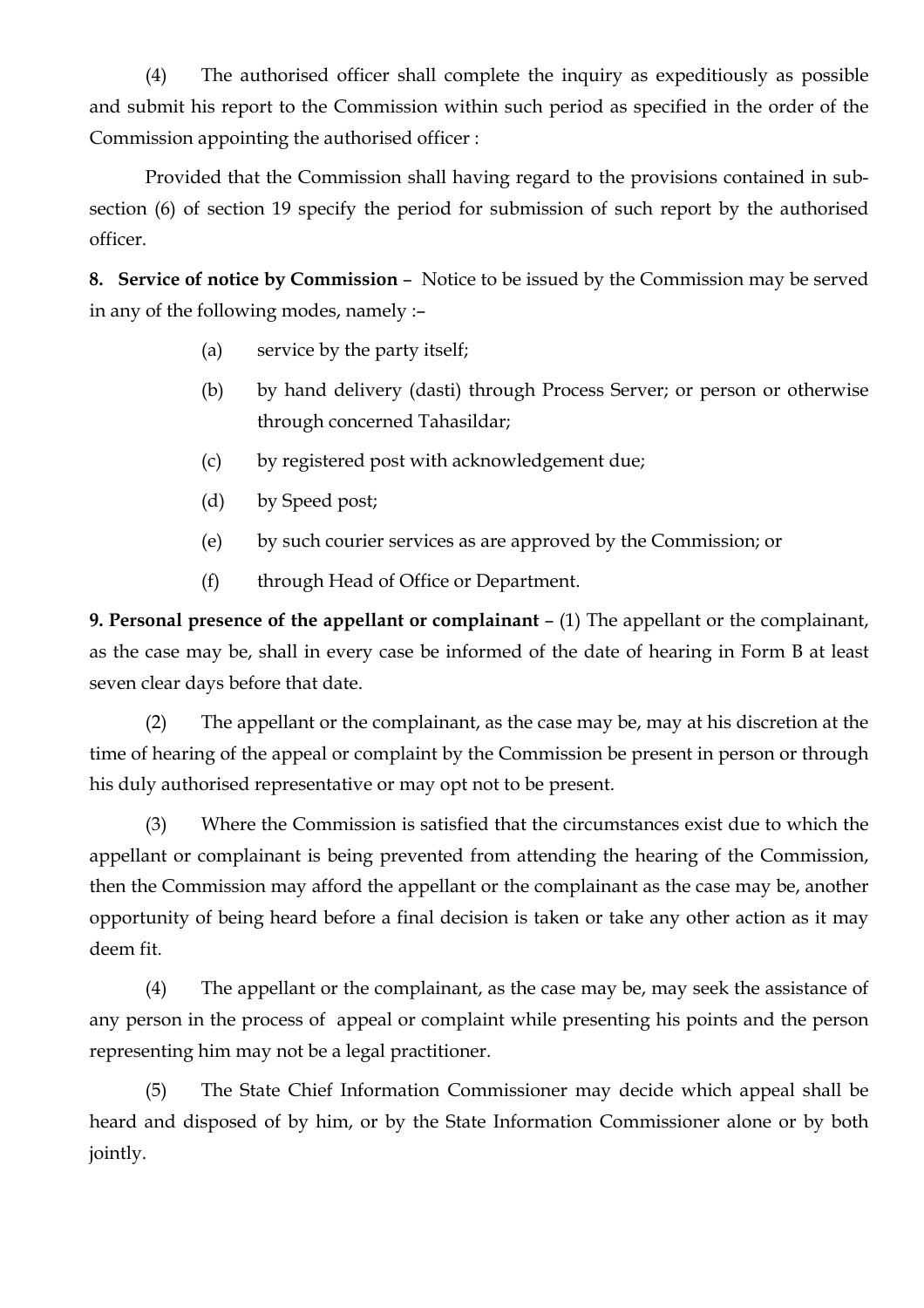**10. Decision of the Commission** – The Commission shall pronounce its decision in open proceedings and the certified copy of such decision or any order shall be authenticated by Registrar.

**11. Communication of the decision** – Every decision or order of the Commission, as the case may be, on an appeal or complaint shall be communicated to the appellant or to the complainant and to the State Public Information Officer and such Senior Officer to whom the decision or order relates, either through person concerned or by registered post free of cost or through electronic mail.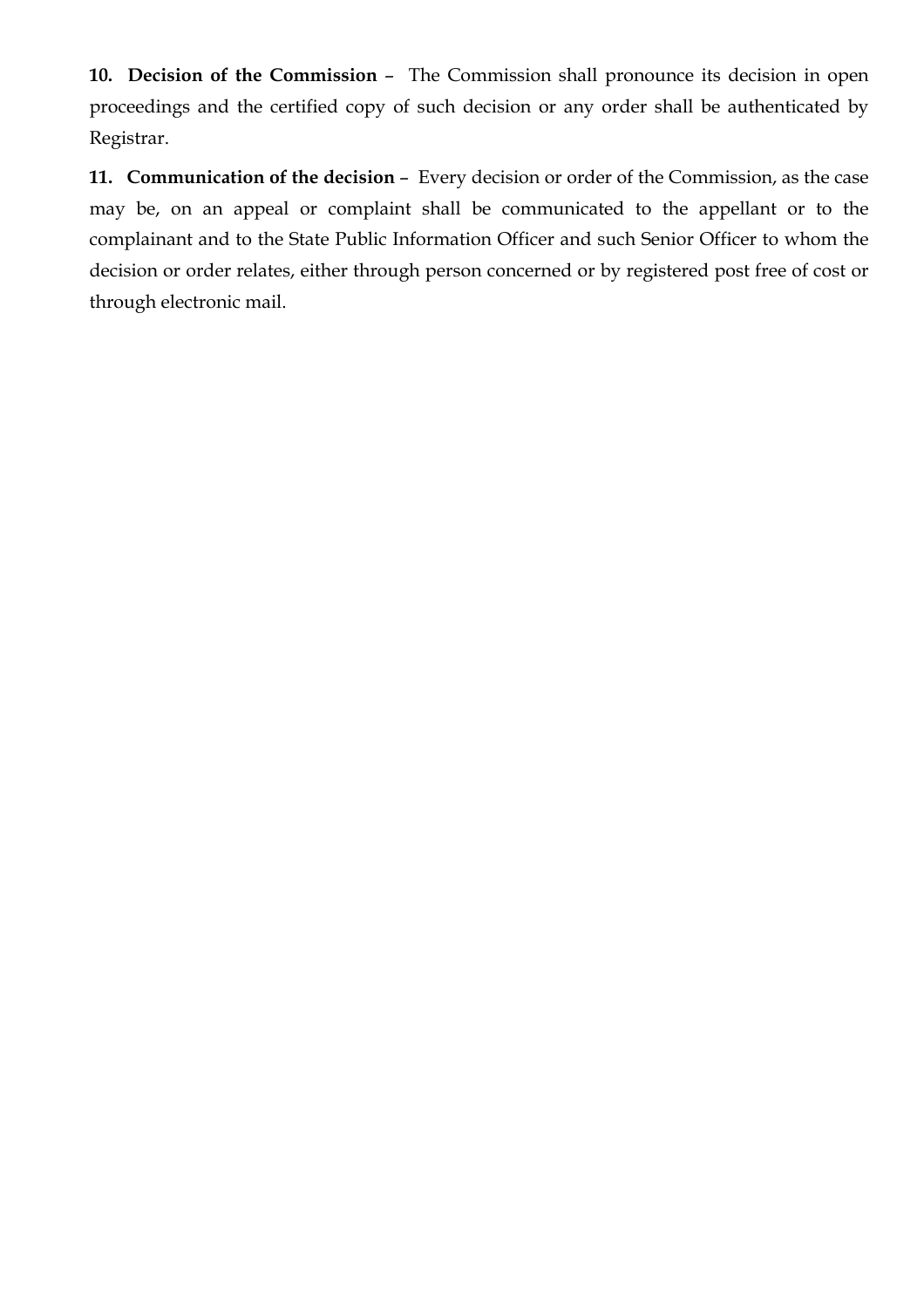## **FORM NO. A**

## **Order of appointment of authorised officer**

(Under clause (c) of sub-rule (1)of rule 7)

No.

Before the Orissa Information Commission,

. . . . . . . . . . . . . . . . . . . . . .No. of 20 . . . . . . . . . . . . . . Name. . . . . . . . . . . . . . . . . . . . . . . . . . . . . . . . . . . . . . . . . . . . . . . . Complainant / Appellant

 Whereas it has been found necessary to order an inquiry in this case under the provisions of the Right to Information Act, 2005 (22 of 2005) the following order is issued for the purpose of inquiry.

| 1. |                                                                                        |
|----|----------------------------------------------------------------------------------------|
|    |                                                                                        |
|    |                                                                                        |
|    |                                                                                        |
| 2. |                                                                                        |
|    |                                                                                        |
| 3. |                                                                                        |
|    |                                                                                        |
| 4. | The point which requires to be elucidated and ascertained by inquiry is                |
|    |                                                                                        |
|    |                                                                                        |
|    |                                                                                        |
|    | is appointed as authorised officer for the purpose of an enquiry into this matter.     |
| 5. | The authorised officer is directed and instructed                                      |
|    |                                                                                        |
|    |                                                                                        |
|    |                                                                                        |
| 6. | The authorised officer is directed to submit his report, together with the             |
|    | evidence recorded by him, and any other papers forming the record of his enquiry on or |
|    |                                                                                        |

7. The parties are directed to appear before the authorised officer on . . . . . . . . . . . . . at . . . . . . . . . . . . . . . . . . . . . . . . . . . . . . . . . . . . . . . . . . . . . . .